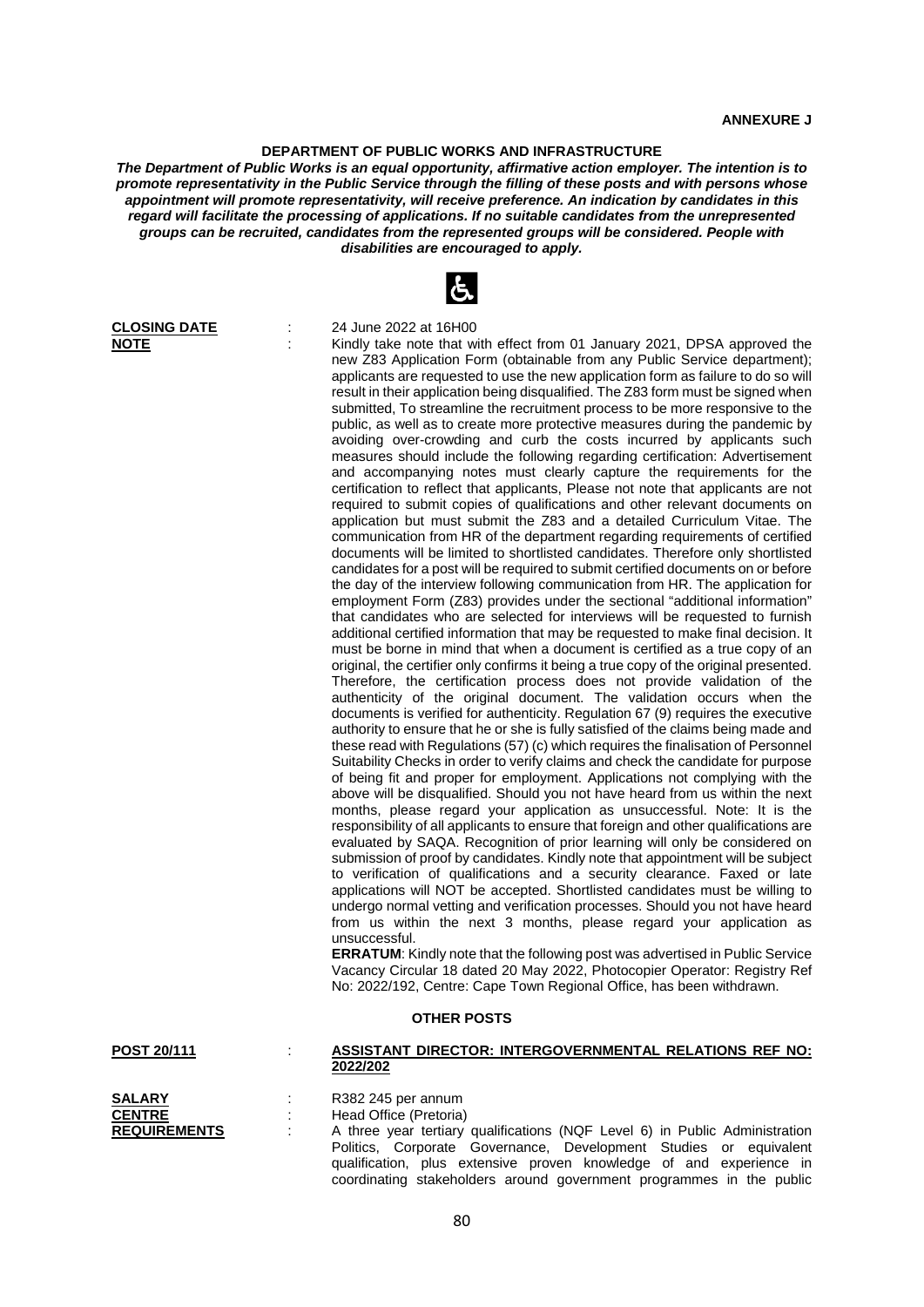|                                         |   | service. Excellent knowledge of the Public Finance Management Act (Act 1 of<br>1999) and Treasury Regulations; Good knowledge of legislation applicable to<br>Intergovernmental Relations; Experience in administrative support; Proven<br>skills in stakeholder management and programme/ sector coordination;<br>professional writing skills; Ability and willingness to work under pressure and<br>meet tight deadlines; Ability to work independently and as part of a team;<br>Maintain confidentiality of information.                                                                                                                                                                                                                                                                                                                                                                                                                                                                                                                                                                                                                                                                                                                                                                                                                                                                                                                                                                                                                                                                                                                           |
|-----------------------------------------|---|--------------------------------------------------------------------------------------------------------------------------------------------------------------------------------------------------------------------------------------------------------------------------------------------------------------------------------------------------------------------------------------------------------------------------------------------------------------------------------------------------------------------------------------------------------------------------------------------------------------------------------------------------------------------------------------------------------------------------------------------------------------------------------------------------------------------------------------------------------------------------------------------------------------------------------------------------------------------------------------------------------------------------------------------------------------------------------------------------------------------------------------------------------------------------------------------------------------------------------------------------------------------------------------------------------------------------------------------------------------------------------------------------------------------------------------------------------------------------------------------------------------------------------------------------------------------------------------------------------------------------------------------------------|
| <b>DUTIES</b>                           |   | Support and contribute in development and review policies to support inter-<br>governmental strategy. Plan and coordinate high level meetings; sector work<br>streams, operational Exco and DDM structures. Provide secretariat support to<br>sector IGR structures. Provide protocol support at IGR functions and events.<br>Provide support on performance and financial management and reporting.<br>Manage records of all sector and internal governance structures managed by<br>the Directorate: IGR. Undertake other general administrative support functions.<br>General supervision of employees.                                                                                                                                                                                                                                                                                                                                                                                                                                                                                                                                                                                                                                                                                                                                                                                                                                                                                                                                                                                                                                             |
| <b>ENQUIRIES</b><br><b>APPLICATIONS</b> |   | Ms Phathutshedzo Mabuda Tel No: 012 406 1425<br>Head Office Applications: The Director-General, Department of Public Works,<br>Private Bag x65, Pretoria, 0001 or CGO Building, Cnr Bosman and Madiba<br>Street, Pretoria.                                                                                                                                                                                                                                                                                                                                                                                                                                                                                                                                                                                                                                                                                                                                                                                                                                                                                                                                                                                                                                                                                                                                                                                                                                                                                                                                                                                                                             |
| <b>FOR ATTENTION</b>                    | ÷ | Ms NP Mudau                                                                                                                                                                                                                                                                                                                                                                                                                                                                                                                                                                                                                                                                                                                                                                                                                                                                                                                                                                                                                                                                                                                                                                                                                                                                                                                                                                                                                                                                                                                                                                                                                                            |
| POST 20/112                             | t | SENIOR ADMIN OFFICER: SCM ACQUISITION - PROPERTY AND<br><b>FACILITIES MANAGEMENT REF NO: 2022/203</b>                                                                                                                                                                                                                                                                                                                                                                                                                                                                                                                                                                                                                                                                                                                                                                                                                                                                                                                                                                                                                                                                                                                                                                                                                                                                                                                                                                                                                                                                                                                                                  |
| SALARY<br><b>CENTRE</b>                 |   | R321 543 per annum<br>Head Office (Pretoria)                                                                                                                                                                                                                                                                                                                                                                                                                                                                                                                                                                                                                                                                                                                                                                                                                                                                                                                                                                                                                                                                                                                                                                                                                                                                                                                                                                                                                                                                                                                                                                                                           |
| <b>REQUIREMENTS</b>                     |   | A three year tertiary qualification (NQF Level 6) in Supply Chain Management/<br>Purchasing Management/ Business Management/ Economics/ Finance /<br>Administration / Management Sciences, Logistics. Relevant experience in<br>Procurement/Supply Chain Management. Knowledge of Supply Chain<br>Management Framework, procurement related legislation, including the Public<br>Finance Management Act, Code of Conduct for Supply Chain Management<br>Practitioners, Treasury Regulations and Preferential Procurement Policy<br>Framework Act and Preferential Procurement Regulations. Good verbal and<br>written communication skills, the ability to manage confidential information,<br>advanced interpersonal and diplomacy skills, problem solving skills, decision<br>making skills, numeracy and computer literacy are all advantageous. Must be<br>prepared to travel and willing to adapt to a work schedule in accordance with<br>operational requirements.                                                                                                                                                                                                                                                                                                                                                                                                                                                                                                                                                                                                                                                                              |
| <b>DUTIES</b>                           |   | Compile a Procurement Plan. Conduct a market and industry analysis.<br>Coordinate the procurement and processing of bids. Serve as a secretariat to<br>Bid committees. Co-ordinate the compilation agenda for the Bid and Sub Bid<br>Committees. Compile accurate minutes of the proceedings of the Bid<br>committees meetings and distribution of such Minutes agendas to members of<br>the Bid committees together with the submissions for consideration. Advise the<br>Bid committee on procurement processes and prescripts. Liaise with project<br>managers and project leaders with respect to Bid recommendation<br>submissions and make follow up on decision taken by the Bid committees.<br>Check submitted bids for responsiveness criteria. Maintain record for the<br>awarding of bids and reporting thereof on monthly basis. Assist in scrutinizing<br>bid recommendations. Compile bid committee reports. Ensure advertising of<br>tenders in the Government Tender Bulletin. Compiling of tender documents<br>and handing out of tender documents to contractors. Ensure SCM compliance<br>in all BAC submissions. Ensure the Opening of tenders. Attend briefing session<br>where necessary. Compile letters, memoranda, circulars & staff notices.<br>Monitor the validity periods of all tenders until the award stage, confirmation of<br>prices and unit rates from contractors. Manage and administer contracts.<br>Supervise Admin Officer/s within the unit. Assist the Head of the unit on all<br>procurement related functions and also perform any other assigned duties in<br>relation to the implementation of the SCM. |
| <b>ENQUIRIES</b><br><b>APPLICATIONS</b> |   | Mr. HN Masha Tel No: (012) 406 1997<br>Head Office Applications: The Director-General, Department of Public Works,<br>Private Bag x65, Pretoria, 0001 or CGO Building, Cnr Bosman and Madiba<br>Street, Pretoria.                                                                                                                                                                                                                                                                                                                                                                                                                                                                                                                                                                                                                                                                                                                                                                                                                                                                                                                                                                                                                                                                                                                                                                                                                                                                                                                                                                                                                                      |
| <b>FOR ATTENTION</b>                    |   | Ms NP Mudau                                                                                                                                                                                                                                                                                                                                                                                                                                                                                                                                                                                                                                                                                                                                                                                                                                                                                                                                                                                                                                                                                                                                                                                                                                                                                                                                                                                                                                                                                                                                                                                                                                            |